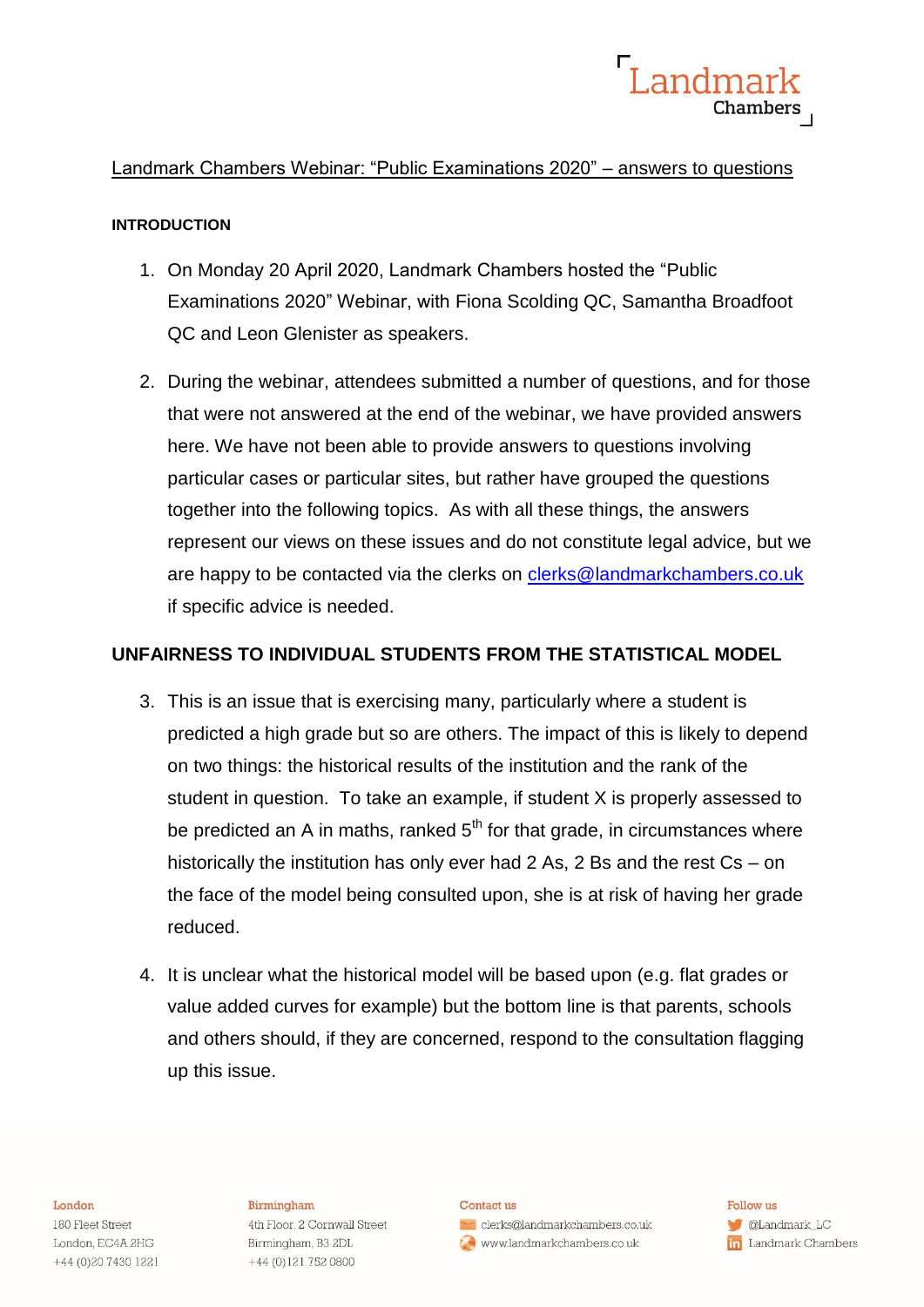

# **HOW SHOULD A SCHOOL ACCOUNT FOR A PARENT ALSO BEING A TEACHER AT THE SCHOOL?**

- 5. The aim of the scheme is to protect the integrity of the professionals assessing the students and ranking them. It is for this reason that schools have been told that they must not disclose either the assessed grade or the ranking of any individual student.
- 6. If the parent-teacher does not teach their own child, then the school should ensure that files containing the assessment and ranking are protected from inadvertent disclosure and that they are only available to staff members who need to be able to have access to them.
- 7. If the parent-teacher does teach their own child it is likely (unless most of the teaching in that subject is done by other teachers) that the parent-teacher will need to be involved in the assessment process. This may give rise to a concern that the parent-teacher would not be able to be objective and may (unconsciously or otherwise) favour their own child (which may then be to the detriment of others, because of the ranking system and the statistical modelling). Whilst each setting will vary, it would be sensible to have a system which tried to meet the concern regarding the lack of objectivity: it might be by ensuring that others are involved in agreeing the prediction and rank and at the very least having a system to cross check the assessed grade and rank against other objective measures such as mock results, to ensure that the mark is in line with those matters. The Head of Centre should be alive to the issue and be confident that appropriate steps have been taken to minimise bias, before they sign their declaration.

# **WILL APPEALS BE LIMITED TO ADMINISTRATIVE MATTERS? WILL SCHOOLS BE ABLE TO APPEAL DOWNGRADING BY THE EXAM BOARD?**

8. The proposal at present is that the only appeal available is to a centre, on the grounds that either:

*"• the exam board used the wrong data when calculating the grade of all, some or just one of a centre's students, including because the centre erroneously submitted the wrong data and/or* 

### London

180 Fleet Street London, EC4A 2HG +44 (0)20 7430 1221

### Birmingham

4th Floor, 2 Cornwall Street Birmingham, B3 2DL +44 (0) 121 752 0800

#### Contact us

clerks@landmarkchambers.co.uk www.landmarkchambers.co.uk

### Follow us **CLandmark\_LC in** Landmark Chambers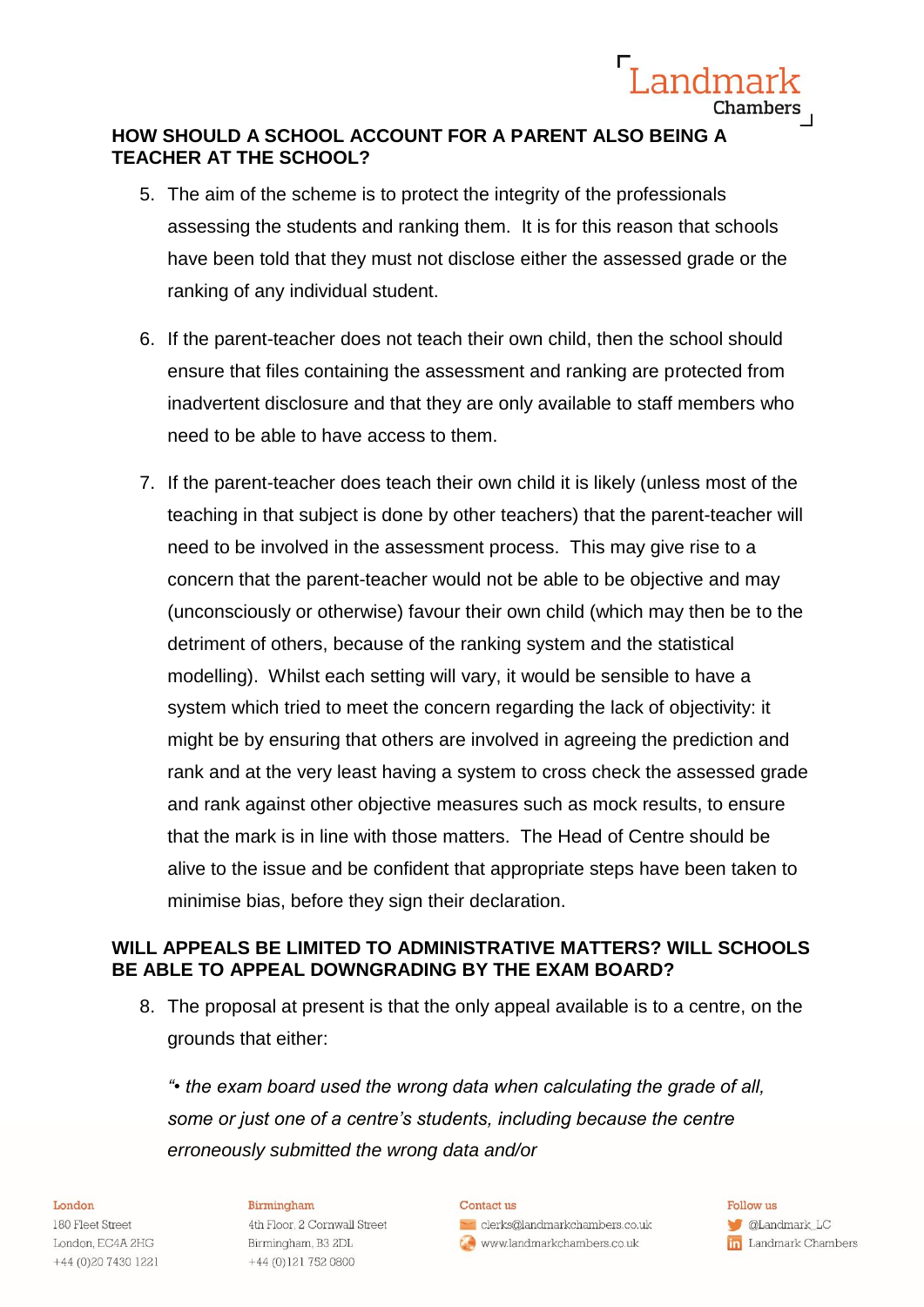*• the calculated grades generated by the model were incorrectly allocated or communicated to all, some or just one of a centre's students"*

- 9. The appeal is therefore limited. There is no appeal right against professional judgment, or against the standardisation model. Therefore it is very unlikely that any downgrade would be appealable.
- 10.Another question asked about what information you could receive about the rank and predicted grade. The proposal is that this can only be obtained via a subject access request, which states such information need only be disclosed before the end of 40 days from the date the exam results are announced. That request can only be made for "personal data" and therefore would be the student's own rank and predicted grade, and not the ranks of other students.

# **STUDENTS IN 'YEAR 14' – re-sits via their old school but not at school eg private tutoring**

11.If one starts from the basic principles underpinning the scheme, the question is whether the Head of Centre can sign the declaration attached to the submission. Accordingly, as with many of these things, it will depend on the circumstances. Some schools may have retained links with the student and feel able to consider the student's performance over the course of study and make a realistic judgement of the grade that student would have been most likely to get if they had taken their exam this summer and rank them along with the current year 13 cohort (bearing in mind that they will have known them the previous year(s)), but others will not. If they can't, then the student is in the same position as other children for whom no judgment can be made i.e. home-schooled children or others without established links to a centre such that a secure judgment could be made e.g. those who have only recently arrived in the UK. The current proposal is that the only remedy for those students would be to sit the Autumn exam series.

### **EA CLAIM – WOULD THE FTT HAVE JURISDICTION?**

12.The question was whether the FTT would have jurisdiction to consider an EA claim against Schools regarding the assessed grade where there is concern over disability discrimination / reasonable adjustments etc? If the claim is

### London

180 Fleet Street London, EC4A 2HG +44 (0) 20 7430 1221

### Birmingham

4th Floor, 2 Cornwall Street Birmingham, B3 2DL +44 (0)121 752 0800

#### Contact us

clerks@landmarkchambers.co.uk www.landmarkchambers.co.uk

 $F_0$ llow  $n$ s CLandmark\_LC **in** Landmark Chambers